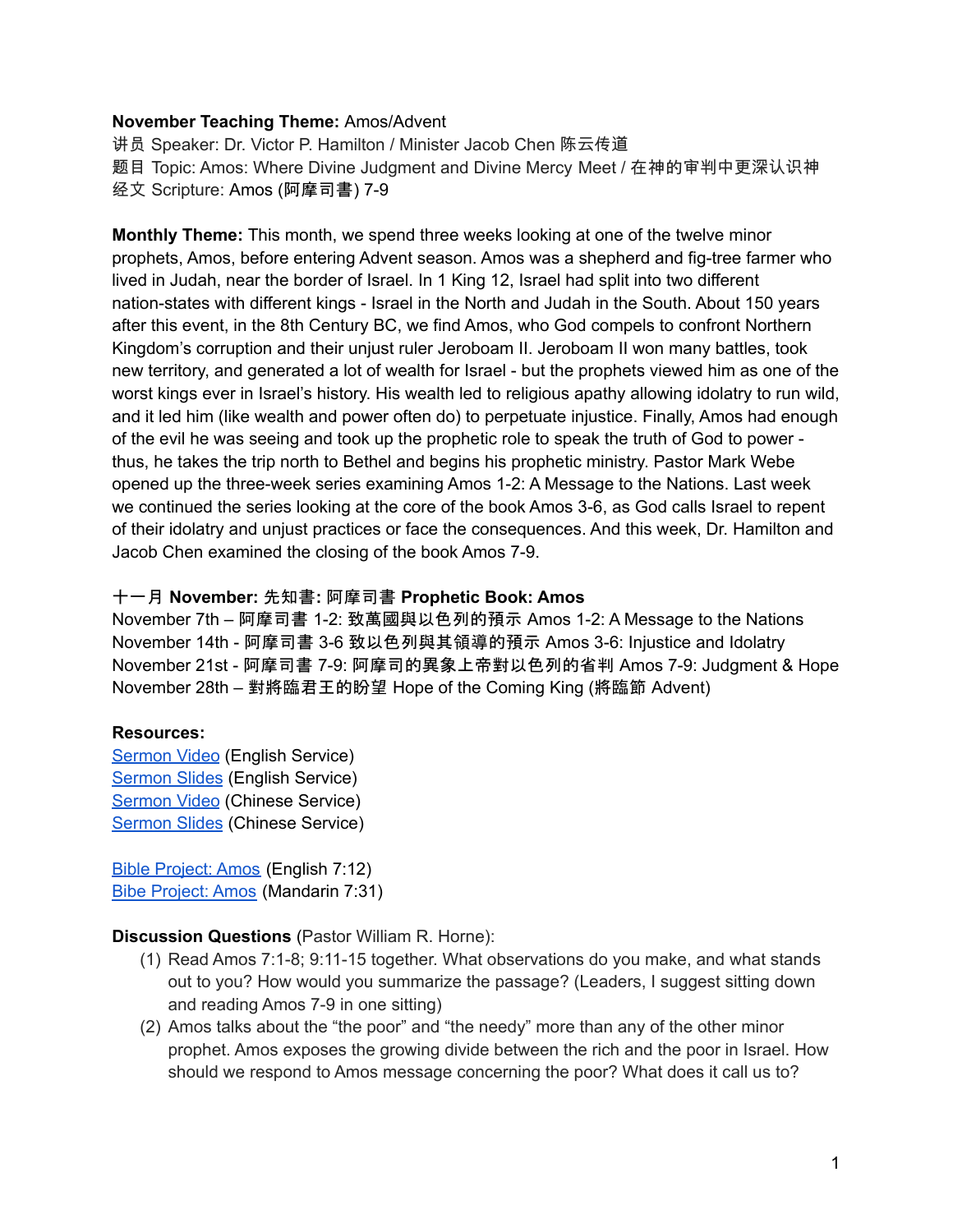- (3) Re-read Amos 7:1-6. How does God respond to Amos prayer? What does this tell us about God and about prayer?
- (4) Re-Read Amos 9:11-15. What "I Will" promises does God give to the people? What hope does God's mercy and restoration give us? How should it shape us as a people?
- (5) Dr. Hamilton pointed out that the LORD "showed" Amos four things in chapters 7-9 to reveal his message. With this in mind, has God been "showing" you anything throughout our series on Amos? Share this with your group. (As Dr. Hamilton said, whenever God shows you something, you must respond!)

# **Important Notes** (Pastor William R. Horne)**:**

Notes on Q1: As always, please remind yourself of Amos context [above.](#page-0-0)

Here are some helpful comments from Dr. Douglas Stuart on Amos 7-8:3: "Amos 7:1–8:3 is the account of four prophetic visions and the story of the official opposition that was aroused particularly by the wording of the third vision. In the first two visions (7:1–3; 7:4–5), coming disasters revealed to Amos are canceled by the prophet's intercession. Yahweh shows himself merciful and compassionate, willing to change his mind about intended harm (cf. Exod 34:6; Joel 2:13; Jonah 4:2; etc.), unwilling utterly to destroy his covenant people (Deut 4:27–31). The third and fourth visions (7:7–9; 8:1–3) revolve on the sound of spoken words that suggest punishments certain to be carried out: "moaning" and the "end" for Israel—not a total obliteration of the people, but a severe conquest, exile, and loss of life.

From a purely human point of view, the priest Amaziah's actions were reasonable. He wanted to silence Amos, a prophet not (officially at least) welcome in the region where he had been preaching, whose doomsaying was critical of persons not using their power to bring Israelite society back into conformity with the Sinai covenant. But in trying to silence a prophet, one may actually be trying to silence God. Some in NT times, whose "fathers killed the prophets" (Luke 11:48), similarly thought that they could silence Jesus, John the Baptist, Paul, and many others, not having learned from the story of Amaziah and Amos. **Indeed, religion may nearly always seek peacefulness and harmony above the truth that God demands justice and faithfulness and has appointed a day when he will judge the world. Ignorance is not bliss. Refusal to consider the reality of God's wrath against evil amounts to willingness to condone evil.**" [Stuart, D. (1987). Hosea–Jonah (Vol. 31, pp. 379–380).]

Notes on Q2: As Dr. Hamilton noted, "The Poor" occurs six times and "The Needy" occurs five times in the book of Amos. (A helpful Bible study tip - if something is repeated its probably important!) Amos is speaking to people who like their religion as long as it in no ways curbs or places any sort of restrictions on their lifestyle. Their lifestyle was characterized by accumulating wealth at the expense of the poor. As stated last week, a real relationship with God will transform a person's relationships and social ethics. True Worship of the living God should always lead to a life of justice, righteousness, and love of neighbor. As we have seen throughout the Scriptures, the Christian life must be characterized by generosity, righting what is wrong, and empowering the marginalized.